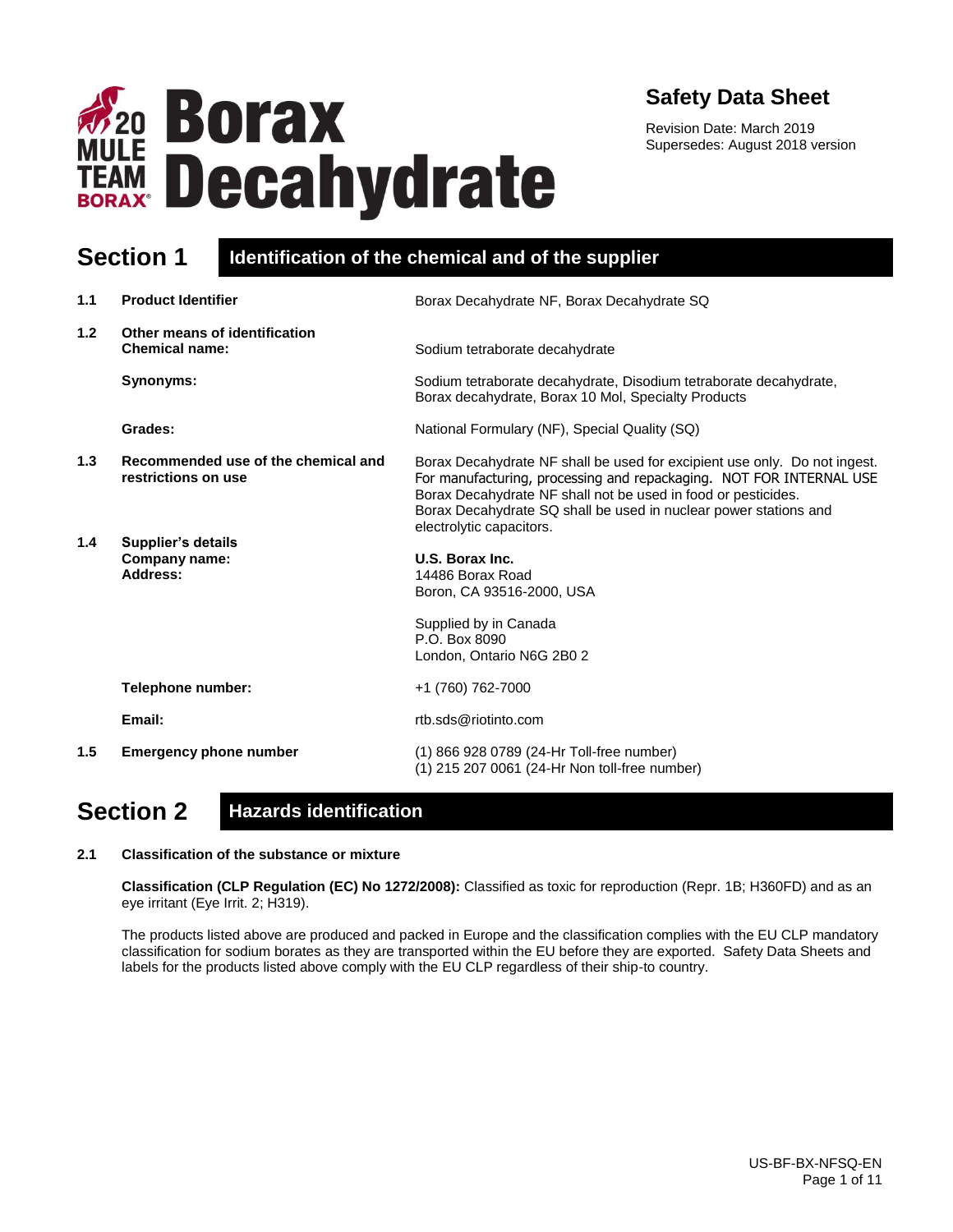**2.2 GHS label elements, including pictogram or symbol, signal word, hazard and precautionary statements** 

**Hazard pictograms**



**Signal word:** Danger **Hazard statements:**  H360FD: May damage fertility. May damage the unborn child. H319: Causes serious eye irritation.

#### **Precautionary statements:**

P202: Do not handle until all safety precautions have been read and understood. P280: Wear eye protection. P308+P313: IF exposed or concerned: Get medical advice/attention. P305+P351+P338: IF IN EYES: Rinse cautiously with water for several minutes. Remove contact lenses, if present and easy to do. Continue rinsing. P501: Dispose of contents/container in accordance with local regulation.

### **Other hazards which do not result in classification (e.g. dust explosion hazard):** None

## **Section 3 Composition/information on ingredients**

**3.1 Substances**

| <b>Chemical name</b>           | <b>CAS No.</b> | % content | See Section 8 for            |
|--------------------------------|----------------|-----------|------------------------------|
| Sodium tetraborate decahydrate | 1303-96-4      | >99.4     | Occupational Exposure Limits |

# **Section 4 First aid measures**

#### **4.1 Description of necessary first aid measures**

Protection of first-aiders: No special protective clothing is required.

**Inhalation:** If symptoms such as nose or throat irritation are observed, remove to fresh air.

**Eye contact:** Use eye wash fountain or fresh water to cleanse eye. If irritation persists for more than 30 minutes, seek medical attention.

**Skin contact:** No treatment necessary.

**Ingestion:** Swallowing small quantities (one teaspoon) will cause no harm to healthy adults. If larger amounts are swallowed, give two glasses of water to drink and seek medical attention.

- **4.2 Most important symptoms and effects both acute and delayed:** Symptoms of accidental over-exposure to high doses of inorganic borate salts have been associated with ingestion or absorption through large areas of severely damaged skin. These may include nausea, vomiting, and diarrhoea, with delayed effects of skin redness and peeling (see Section 11).
- **4.3 Indication of any immediate medical attention and special treatment needed:** Note to physicians: Supportive care only is required for adult ingestion of less than a few grams of the product. For ingestion of larger amounts, maintain fluid and electrolyte balance and maintain adequate kidney function. Gastric lavage is only recommended for heavily exposed, symptomatic patients in whom emesis has not emptied the stomach. Hemodialysis should be reserved for patients with massive acute absorption, especially for patients with compromised renal function. Boron analyses of urine or blood are only useful for verifying exposure and are not useful for evaluating severity of poisoning or as a guide in treatment<sup>1</sup>.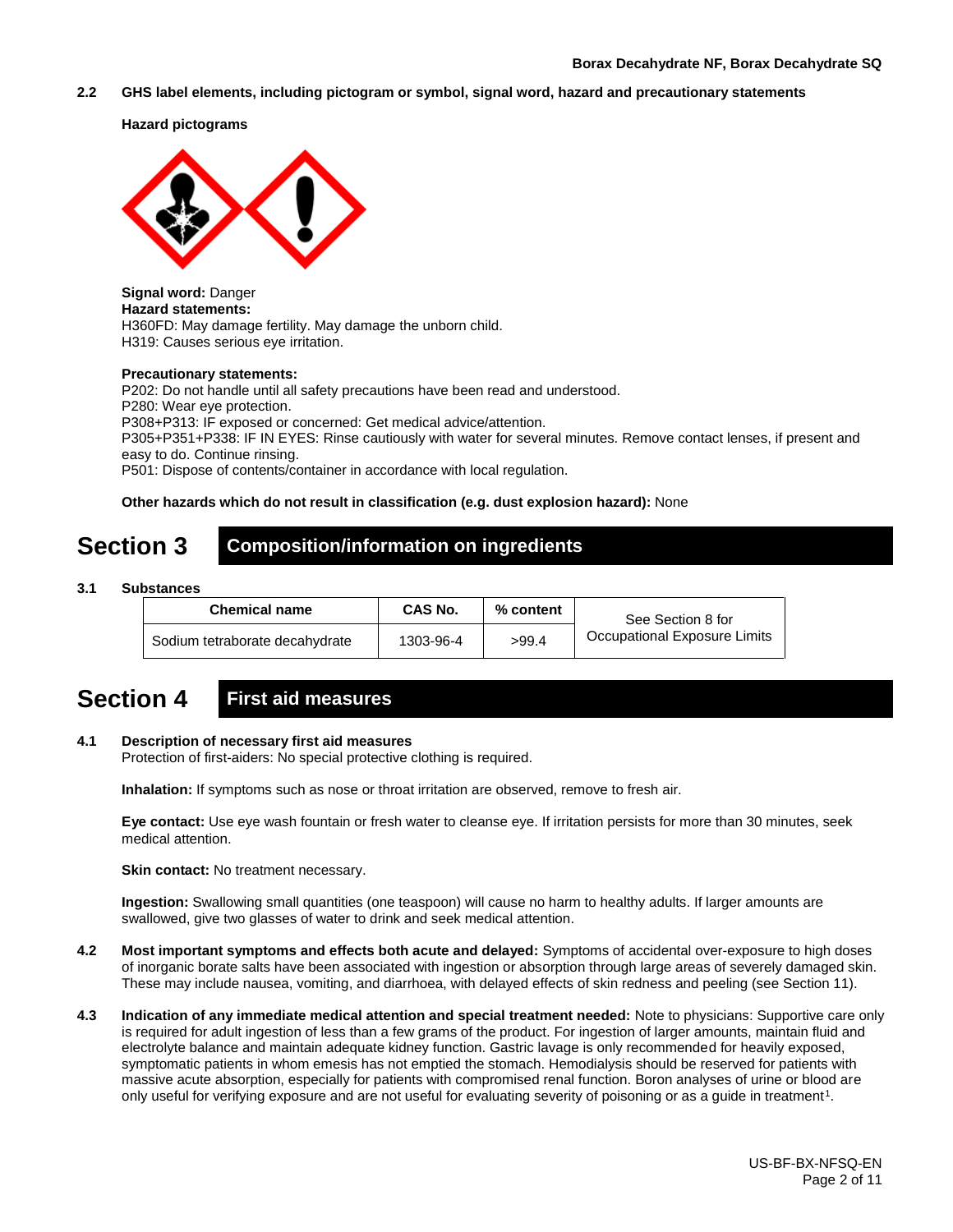# **Section 5 Fire-fighting measures**

**5.1 Suitable extinguishing media:** Use extinguishing media that are appropriate to local circumstances and the surrounding environment.

**Unsuitable extinguishing media:** None

- **5.2 Special hazards arising from the chemical** None. The product is not flammable, combustible or explosive.
- **5.3 Special protective equipment and precautions for fire fighters:**  Not applicable. The product itself is a flame retardant.

### **Section 6 Accidental release measures**

**6.1 Personal precaution, protective equipment and emergency procedures**

#### **For non-emergency personnel:**

Eye protection according to ANSI Z.87.1 or other national standards.

#### **For emergency responders:**

Eye protection according to ANSI Z.87.1 or other national standards.

**6.2 Environmental precautions:** The product is a water-soluble white powder that may cause damage to trees or vegetation by root absorption. Avoid contamination of water bodies during clean up and disposal. Advise local water authority that none of the affected water should be used for irrigation or for the abstraction of potable water until natural dilution returns the boron value to its normal environmental background level or meets local water quality standards.

#### **6.3 Methods and material for containment and cleaning up**

**Appropriate containment:** Avoid spillage into water and cover drains.

**Land spill:** Vacuum, shovel or sweep up and place in containers for disposal in accordance with applicable local regulations.

**Spillage into water:** Where possible, remove any intact containers from the water.

**6.4 Reference to other sections**

Refer to sections 8, 12 and 13.

# **Section 7 Handling and storage**

#### **7.1 Precautions for safe handling**

Good housekeeping procedures should be followed to minimise dust generation and accumulation. Avoid spills. Do not eat, drink and smoke in work areas. Wash hands after use. Remove contaminated clothing and protective equipment before entering eating areas.

#### **7.2 Conditions for safe storage, including any incompatibilities**

No special handling precautions are required, but dry, indoor storage is recommended. To maintain package integrity and to minimise caking of the product, bags should be handled on a first-in first-out basis.

**Storage temperature:** Ambient **Storage pressure:** Atmospheric **Special sensitivity:** Moisture (Caking)

### **Section 8 Exposure controls/personal protection**

#### **8.1 Control parameters**

US-BF-BX-NFSQ-EN **Occupational exposure limit values:** In the absence of a national OEL, Rio Tinto Borax recommends and applies internally an Occupational Exposure Limit (OEL) of 1 mg B/m<sup>3</sup>. To convert product into equivalent boron (B) content,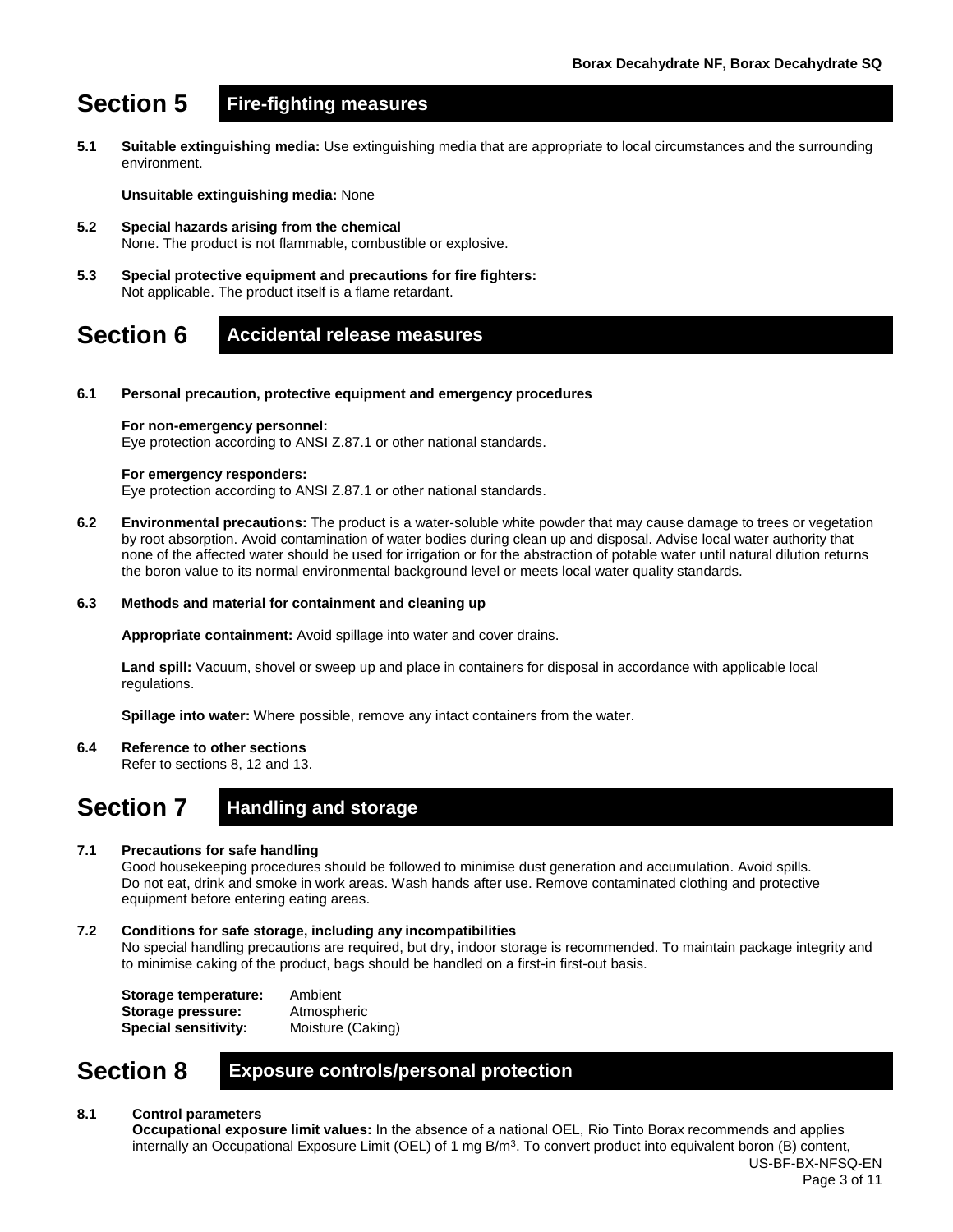multiply by 0.113. ACGIH, which is not a regulatory agency, has established a Threshold Limit Value (TLV) for borates.

| Occupational Exposure Elimits. |             |                                                                                       |  |  |
|--------------------------------|-------------|---------------------------------------------------------------------------------------|--|--|
| <b>ACGIH</b>                   | 2 mg/m $3$  | 8-hr TWA OEL (mg/m <sup>3</sup> )<br>inhalable fraction - Borate Compounds, inorganic |  |  |
| <b>ACGIH</b>                   | 6 mg/m $3$  | 15 min STEL $(mg/m3)$<br>inhalable fraction - Borate Compounds, inorganic             |  |  |
| OSHA/PEL (total dust)          | 15 mg/m $3$ | Particulate Not Otherwise Classified or Nuisance Dust                                 |  |  |
| OSHA/PEL (respirable dust)     | 5 mg/m $3$  | Particulate Not Otherwise Classified or Nuisance Dust                                 |  |  |
| Cal OSHA/PEL                   | 5 mg/m $3$  | Particulate Not Otherwise Classified or Nuisance Dust                                 |  |  |

Occupational Exposure Limits:

**8.2 Appropriate engineering controls:** Use local exhaust ventilation to keep airborne concentrations of dust below permissible exposure limits.

#### **8.3 Personal protection equipment:**

Eye and face protection: Eye protection according to ANSI Z.87.1 or other national standards are required. Skin protection: Standard work gloves (cotton, canvas or leather) may be warranted if environment is excessively dusty. Respiratory protection: Where airborne concentrations are expected to exceed exposure limits, respirators should be used.

### **Section 9 Physical and chemical properties**

#### **9.1 Information on basic physical and chemical properties Appearance: Odour Odour threshold: pH @ 20°C: Melting point/ Freezing point: Initial boiling point and boiling range: Flash point: Evaporation rate: Flammability: Upper/lower flammability or explosive limits: Vapour pressure: Vapour density: Relative density: Solubility(ies): Partition coefficient; n-octanol/water: Auto-ignition temperature: Decomposition temperature: Viscosity: Explosive properties: Oxidising properties:** White, crystalline solid **Odourless** Not applicable: odourless 9.3 (0.1% solution); 9.2 (1.0% solution); 9.3 (4.7% solution) 62°C (enclosed space) Not applicable Not applicable: inorganic substance Not applicable: non-volatile Non-flammable (used as a flame retardant) Not applicable: non-flammable Not applicable Not applicable 1.72@23°C Water**:** 49.74 g/L @ 20°C Log  $P_{ow} = -1.53 \text{ @ } 22^{\circ}C$ Not applicable: not self-heating Not applicable Not applicable: solid substance Not explosive: does not contain chemical groups associated with explosive properties Not oxidising: does not contain chemical groups associated with oxidising properties **9.2 Other information Molecular weight: Formula:** 381.37 Na<sub>2</sub>B<sub>4</sub>O<sub>7</sub>.10H<sub>2</sub>O

# **Section 10 Stability and reactivity**

- **10.1 Reactivity:** None known.
- **10.2 Chemical stability:** Under normal ambient temperatures (-40°C to +40°C), the product is stable. When heated it loses water, eventually forming anhydrous borax (Na<sub>2</sub>B<sub>4</sub>O<sub>7</sub>).
- **10.3 Possibility of hazardous reactions:** Reaction with strong reducing agents such as metal hydrides or alkali metals will generate hydrogen gas which could create an explosive hazard.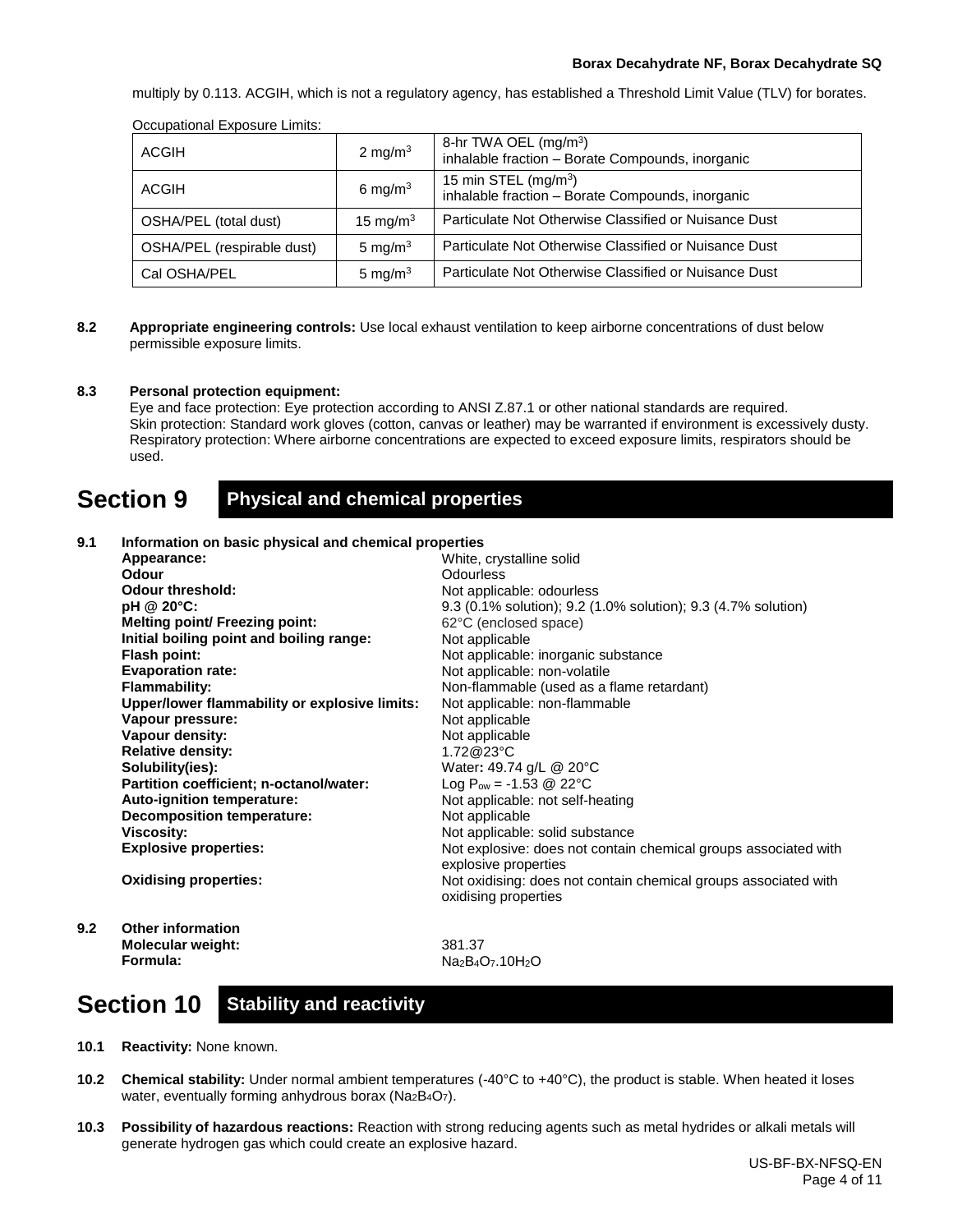- **10.4 Conditions to avoid:** Avoid contact with strong reducing agents by storing according to good industrial practice.
- **10.5 Incompatible materials**: Strong reducing agents.
- **10.6 Hazardous decomposition products:** None.

### **Section 11 Toxicological Information**

#### **11.1 Information on the likely routes of exposure (inhalation, ingestion, skin and eye contact)**

Inhalation is the most significant route of exposure in occupational and other settings. Dermal exposure is not usually a concern because product is poorly absorbed through intact skin. Product is *not* intended for ingestion.

#### **(a) Acute toxicity**

Method: Acute Oral Toxicity Study – U.S. EPA FIFRA Guidelines Species: Rat Dose: 5,150 – 6,000 mg/kg of body weight Routes of Exposure: Oral Results: Low acute oral toxicity. LD<sub>50</sub> in rats is 5,560 mg/kg of body weight.

Method: Acute Dermal Toxicity Study – U.S. EPA FIFRA Guidelines Species: Rabbit Dose: 2,000 mg/kg bw Routes of Exposure: Dermal Results: Low acute dermal toxicity; LD<sub>50</sub> in rabbits is > 2,000 mg/kg of body weight. Poorly absorbed through intact skin. Based on the available data, the classification criteria are not met.

Method: Acute Inhalation Toxicity Study – OECD Guideline 403 Species: Rat Dose: 2.03 mg/L Routes of Exposure: Inhalation Results: Low acute inhalation toxicity. LC<sub>50</sub> in rats is  $> 2.0$  mg/l (or g/m<sup>3</sup>). Based on the available data, the classification criteria are not met.

#### **(b) Skin corrosion / irritation:**

Method: Primary Dermal Irritation Study – U.S. EPA FIFRA Guidelines Species: New Zealand White Rabbit Dose: 0.5 g moistened with saline Routes of Exposure: Dermal Results: No skin irritation. Mean Primary Irritation Score: 0. Based on the available data, the classification criteria are not met.

#### **(c) Serious eye damage / irritation:**

Method: Eye Irritation Study – similar to OECD Guideline 405 Species: New Zealand White Rabbit Dose: 0.077g Routes of Exposure: Eye Results: Irritating, fully reversible in 14 days. Classification: Eye Irritation Category 2A (Hazard statement: H319: Causes serious eye irritation.) Many years of occupational exposure indicate no adverse effects on human eye.

#### **(d) Respiratory or skin sensitisation:**

Method: Buehler Test – OECD Guideline 406 Species: Guinea Pig Dose: 0.4 g Routes of Exposure: Dermal Results: Not a skin sensitiser. No respiratory sensitisation studies have been conducted. There are no data to suggest that disodium tetraborates are respiratory sensitisers. Based on the available data, the classification criteria are not met.

#### **(e) Germ cell mutagenicity:**

Method: Several in vitro mutagenicity studies have been carried out on boric acid including gene mutation in mammalian cells, unscheduled DNA synthesis, chromosomal aberration and sister chromatid exchange in mammalian cells. Species: L5178Y mouse lymphoma, V79 Chinese hamster cells, C3H/10T1/2 cells, hepatocytes, Chinese hamster ovary (CHO cells).

Dose: 1.0 - 10.0 mg/ml (1000 -10000 ppm) boric acid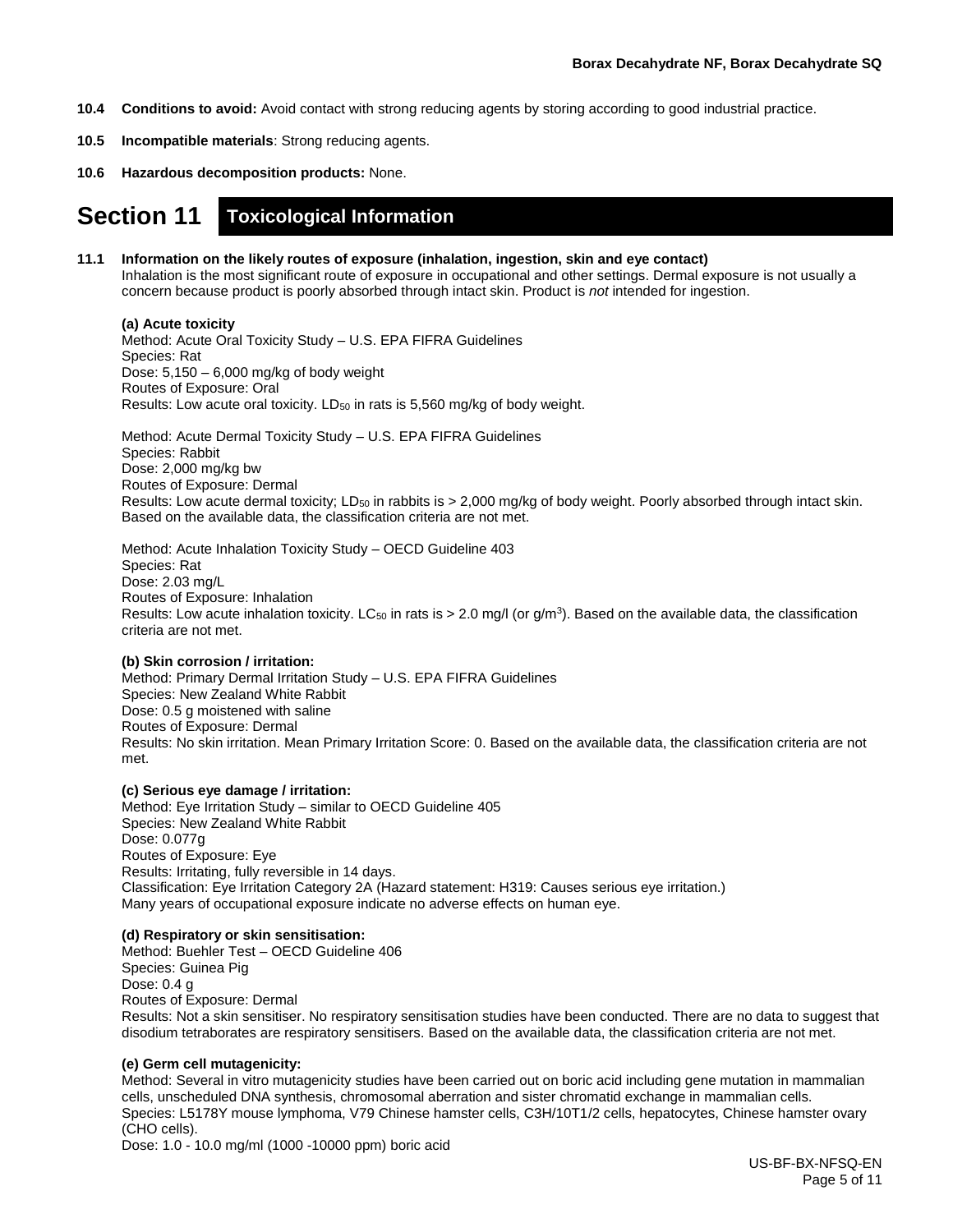Routes of Exposure: *in vitro* Results: Not mutagenic (based on boric acid). Based on the available data, the classification criteria are not met.

#### **(f) Carcinogenicity:**

Method: OECD 451 equivalent. Species: B6C3F1 mice Dose: 446 ; 1150 mg boric acid/kg bw/day Routes of Exposure: Oral feeding study Results: No evidence of carcinogenicity (based on boric acid). Based on the available data, the classification criteria are not met.

#### **(g) Reproductive toxicity:**

Method: Three-generation feeding study, similar to OECD 416 Two-Generation Study

Species: Rat

Dose: 0; 34 (5.9); 100 (17.5); and 336 (58.5) mg boric acid (mg B)/kg bw/day; and 0; 50 (5.9); 155 (17.5); and 518 (58.5) mg borax (mg B)/kg bw/day

Routes of Exposure: Oral feeding study

Results: NOAEL in rats for effects on fertility in males is 100 mg boric acid/kg bw and 155 mg sodium tetraborate decahydrate/kg bw; equivalent to 17.5 mg B/kg bw.

Method: Prenatal Developmental Toxicity Study - OECD Guideline 414 Species: Rat

Dose: 0; 19 (3.3); 36 (6.3); 55 (9.6); 76 (13.3) and 143 (25) mg boric acid (mg B)/kg bw.

Routes of Exposure: Oral feeding study

Results: Reprotoxicity studies have been conducted with boric acid and disodium tetraborate. A multigeneration study in the rat gave a NOAEL for fertility in males of 17.5 mg B/kg/day. Developmental effects have been observed in laboratory animals, the most sensitive species being the rat with a NOAEL of 9.6 mg B/kg bw/day. Disodium tetraborate is classified under the 1st ATP to CLP as Repr. 1B; H360FD. While boron has been shown to adversely affect male reproduction in laboratory animals, there was no clear evidence of male reproductive effects attributable to boron in studies of highly exposed workers.

Method: Occupational studies of evaluating sensitive sperm parameters in highly exposed borate workers. Epidemiological studies evaluating high environmental exposures to boron and developmental effects in humans have been conducted. Species: Human

Dose: A subset of workers was exposed to 125 mg B/day.

Routes of Exposure: Combined oral ingestion and inhalation

Results: No adverse fertility effects in male workers. Epidemiological studies of human developmental effects have shown an absence of effects in exposed borate workers and populations living in areas with high environmental levels of boron.

#### **(h) STOT-single exposure:**

Method: Standard Test Method for Estimating Sensory Irritancy of Airborne Chemicals - ASTM E981-04 (2004) Species: Mouse

Dose:  $186 - 1704$  mg/m<sup>3</sup>

Routes of Exposure: Inhalation

Results: The maximum exposure of 1704 mg/m<sup>3</sup> resulted in a reduced respiratory rate of 33%, graded as moderate irritation. The lowest exposure tested of 186 mg/m<sup>3</sup> sodium tetraborate pentahydrate resulted in a reduced respiration rate of 11%, graded as no irritation. Based on the available data, the classification criteria are not met.

Method: Sensory irritation in human volunteers

Species: Human

Dose: 5 - 40 mg/m<sup>3</sup>

Routes of Exposure: Inhalation

Results: A NOAEL for irritation from sodium tetraborate pentahydrate of 10 mg/m<sup>3</sup> among male and female human volunteers under controlled laboratory conditions. At 10 mg/m<sup>3</sup> increased nasal secretion was observed, but occurred in the absence of other irritating effects at a concentration below that considered irritating by volunteers and was not seen in a subsequent study.

#### **(i) STOT-repeated exposure:**

Method: Chronic toxicity study of boric acid and disodium tetraborate decahydrate, similar to OECD 452 Species: Rat

Dose: 0; 33 (5.9); 100 (17.5); 334 (58.5) mg boric acid (B)/kg bw per day (nominal in diet); and 0; 52 (5.9); 155 (17.5); 516 (58.5) mg borax (B)/kg/day (nominal in diet)

Routes of Exposure: Oral feeding study

Results: A NOAEL of 17.5 mg B/kg bw/day equivalent to 118 mg sodium tetraborate pentahydrate/kg bw/day was determined in a chronic feeding study (2 years) in rats and is based on testes effects. Other effects (kidney, haemopoietic system) are regarded only at even higher dose levels. Based on the available data, the classification criteria are not met.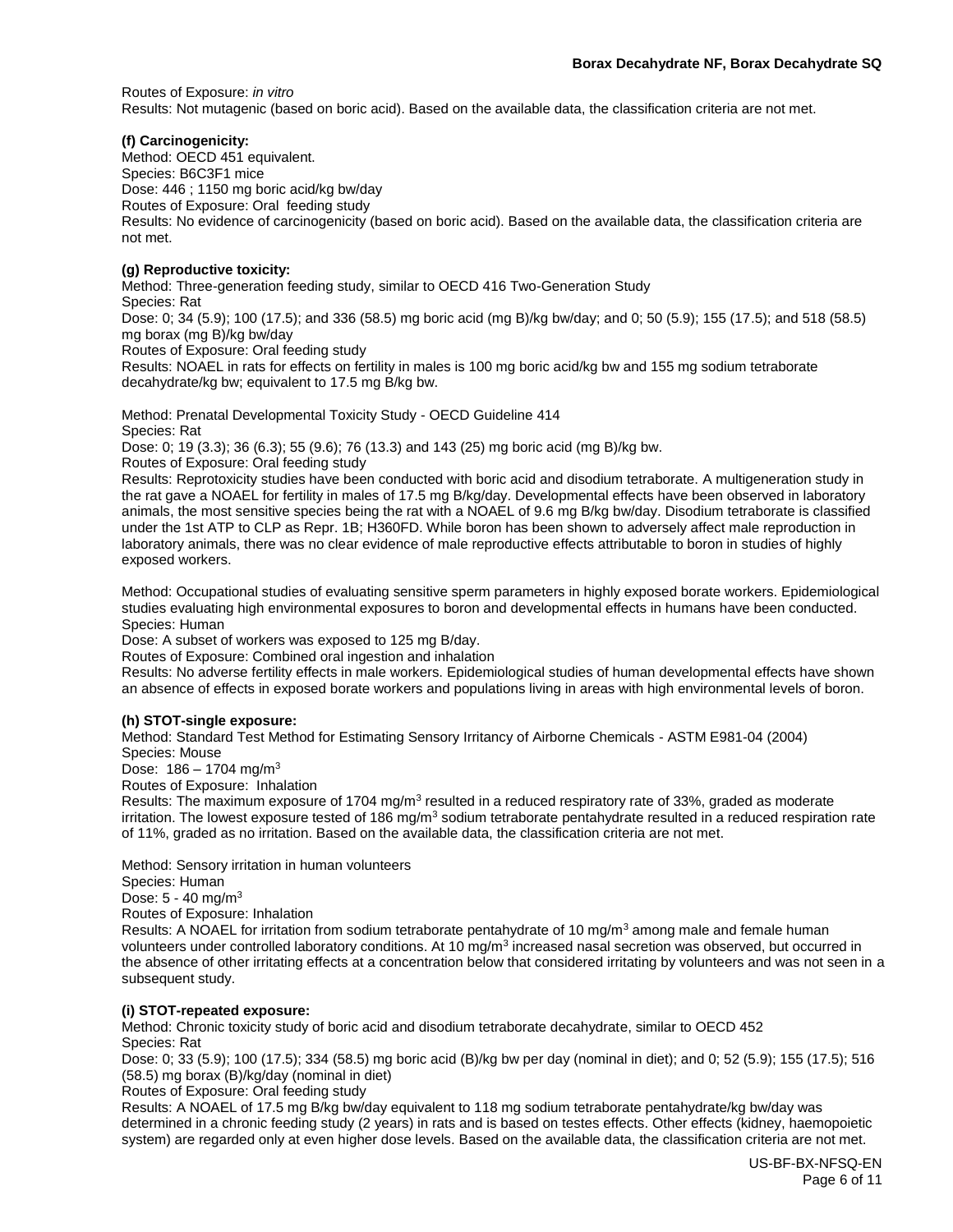**(j) Aspiration hazard:** Physical form of solid powder indicates no aspiration hazard potential.

#### **11.2 Symptoms related to the physical, and chemical and toxicological characteristics:**

At high concentrations irritation of nose, throat and eye may be observed. Products are *not* intended for ingestion. Small amounts (e.g. a teaspoonful) swallowed accidentally are not likely to cause effects. Symptoms of accidental over-exposure to high doses of inorganic borate salts have been associated with ingestion or absorption through large areas of severely damaged skin. These may include nausea, vomiting, and diarrhoea, with delayed effects of skin redness and peeling.

#### **11.3 Delayed and immediate effects as well as chronic effects from short and long-term exposure:**

Human epidemiological studies show no increase in pulmonary disease in occupational populations with chronic exposures to boric acid and sodium borate dust. Human epidemiological studies indicate no effect on fertility in occupational populations with chronic exposures to borate dust and indicate no effect to a general population with high exposures to borates in the environment.

**11.4 Numerical measures of toxicity (such as acute toxicity)** None. This product is a substance.

**Section 12 Ecological information**

#### **12.1 Ecotoxicity (aquatic and terrestrial, where available)**

Note that the data values are expressed as boron equivalents. To convert to this product divide the boron equivalent by 0.113. Studies judged to be unreliable or with insufficient information to evaluate are not included.

#### **Freshwater**

Chronic studies

| Taxonomic<br>Group            | Number of<br>Taxa Tested                                          | Range of Endpoint Values (geometric NOEC/EC10)                      | <b>References</b> |
|-------------------------------|-------------------------------------------------------------------|---------------------------------------------------------------------|-------------------|
| Algal                         | 4                                                                 | 10 mg B/L (Chlorella pyrenoidosa) to 50 mg B/L (Anacystis nidulans) | 3, 4              |
| Higher plants                 | 4.0 mg B/L (Phragmites australis) to 60 mg B/L (Lemna minor)<br>3 |                                                                     | 5, 6              |
| Invertebrate and<br>protozoan |                                                                   | 5.7 mg B/L (Daphnia magna) to 32 mg B/L (Chironomus riparius)       | 7, 8              |
| Fish                          | 6                                                                 | 2.9 mg B/L (Micropterus salmoides) to 17 mg B/L (Carassius auratus) | 9                 |
| Amphibian                     | 2                                                                 | 29 mg B/L (Rana pipiens) to 41 mg B/L (Bufo fowleri)                | 9                 |

Results<sup>2</sup>: Based on the complete data set of 22 species, the HC<sub>5</sub> value of the species sensitivity distribution is 4.05 mg B/L.

Acute studies

| Taxonomic<br>Group                                                                    | Number of<br>Taxa Tested | Range of Endpoint Values (geometric EC/LC50)                                  | <b>References</b> |
|---------------------------------------------------------------------------------------|--------------------------|-------------------------------------------------------------------------------|-------------------|
| Algal                                                                                 | 2                        | 10 mg B/L (Chlorella pyrenoidosa) to 28 mg B/L (Selenastrum<br>capricornutum) | 3, 10             |
| Invertebrate and<br>protozoan                                                         | 9                        | 113 mg B/L (Ceriodaphnia dubia) to 1376 mg B/L (Chironomus decorus)           | 11, 12            |
| 80 mg B/L (Pimephales promelas) to 627 mg B/L (Onchorhynchus<br>Fish<br>tschawytscha) |                          | 11, 13                                                                        |                   |
| Amphibian                                                                             | 2                        | 86 mg B/L (Rana pipiens) to 104 mg B/L (Bufo fowleri)                         | 9                 |

Results<sup>2</sup>: Based on the complete data set from 46 studies with 20 species, the HC<sub>5</sub> value of the species sensitivity distribution is 27.3 mg B/L

Classification: Based on the acute data for freshwater species, this substance is not classified as hazardous to the environment.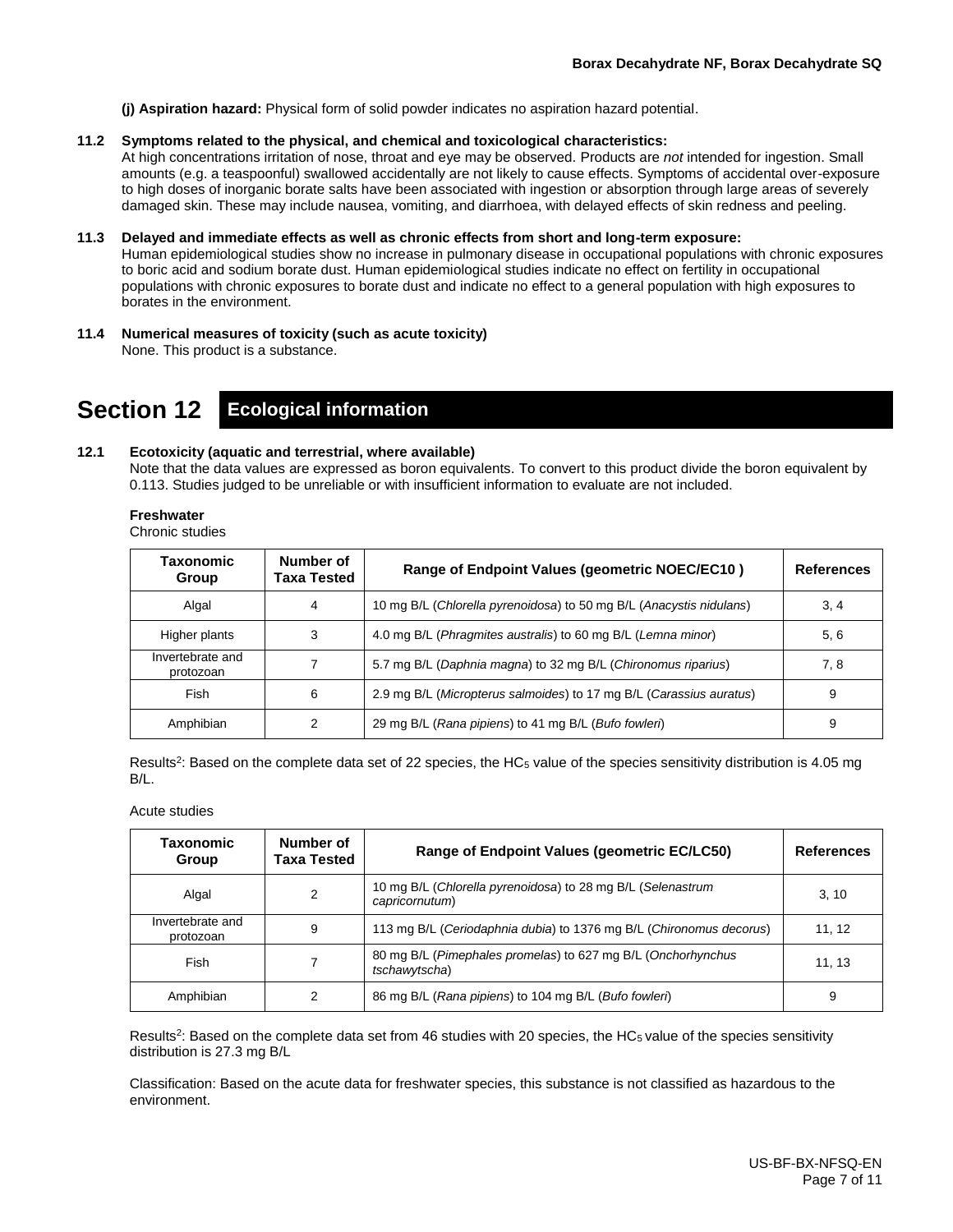#### **Marine and Estuarine Data**

Chronic studies

| Taxonomic<br>Group | Number of<br><b>Taxa Tested</b> | Range of Endpoint Values (geometric NOEC/EC10)                                                                          | <b>References</b> |
|--------------------|---------------------------------|-------------------------------------------------------------------------------------------------------------------------|-------------------|
| Algal              | 19                              | 5 mg B/L (Emiliana huxleyi) to >100 mg B/L (Agmenellum<br>guadruplicatum, Anacystis marina, Thallassiorsira pseudonana) |                   |

Results: No data are available for invertebrate or vertebrate species. The results from the freshwater data set are recommended as applicable to marine and estuarine species.

#### Acute studies

| Taxonomic<br>Group | Number of<br>Taxa Tested | Range of Endpoint Values (geometric EC/LC50)                             | <b>References</b> |
|--------------------|--------------------------|--------------------------------------------------------------------------|-------------------|
| Invertebrate       | 3                        | 45 mg B/L (Litopenaeus vannamei) to 83 mg B/L (Americamysis bahia)       | 14.15             |
| Fish               | 2                        | 74 mg B/L (Limanda limanda) to 600 mg B/L (Oncorhynchus<br>tschawytscha) | 13.16             |

No data are available for algal species.

#### **Sediment**

| Taxonomic<br>Group | Number of<br>Taxa Tested | Range of Endpoint Values (geometric EC/LC50)   | References |
|--------------------|--------------------------|------------------------------------------------|------------|
| Invertebrate       |                          | 82.4 mg B/kg sediment dw (Chironomus riparius) | 17.18      |

Results: Although limited, the data suggest that sediment organisms are within range of toxicity of aquatic organisms. In addition, the substance will not partition to the sediment, so a sediment/water partitioning approach is justified.

#### **Sewage Treatment Plants (STP)**

| Taxonomic<br>Group | Number of<br><b>Taxa Tested</b> | Range of Endpoint Values (geometric NOEC/EC10)                            | <b>References</b> |
|--------------------|---------------------------------|---------------------------------------------------------------------------|-------------------|
| Activated sludge   | <b>NA</b>                       | >17.5 mg B/L to 100 mg B/L                                                | 19                |
| <b>Microbes</b>    | 3                               | 10 mg B/L (Opercularia bimarginata) to 20 mg B/L (Paramecium<br>caudatum) | 20                |

#### **Terrestrial Data**

Chronic studies

| Taxonomic<br>Group | Number of<br><b>Taxa Tested</b> | Range of Endpoint Values (geometric NOEC/EC10)                                                                          | <b>References</b> |
|--------------------|---------------------------------|-------------------------------------------------------------------------------------------------------------------------|-------------------|
| Plant              | 28                              | 7.2 mg B/kg dw (Zea mays) to 56 mg B/kg dw (Allium cepa)                                                                | 21, 22            |
| Invertebrates      | 9                               | 15.4 mg B/kg dw (Folsomia candida) to 87 mg B/kg dw (Caenorhabditis<br>elegans)                                         | 23.24             |
| Soil micro         | 3                               | 12 mg B/kg dw (nitrogen mineralization and nitrification test) to 420 mg<br>B/kg dw (soil nitrogen transformation test) | 25.26             |

Results<sup>2</sup>: Based on the complete data set, the HC<sub>5</sub> value of the species sensitivity distribution is 10.8 mg B/kg dw.

**Phytotoxicity:** Boron is an essential micronutrient for healthy growth of plants. It can be harmful to boron sensitive plants in higher quantities. Care should be taken to minimise the amount of borate product released to the environment.

#### **12.2 Persistence and Degradability**

Biodegradation is not an applicable endpoint since the product is an inorganic substance.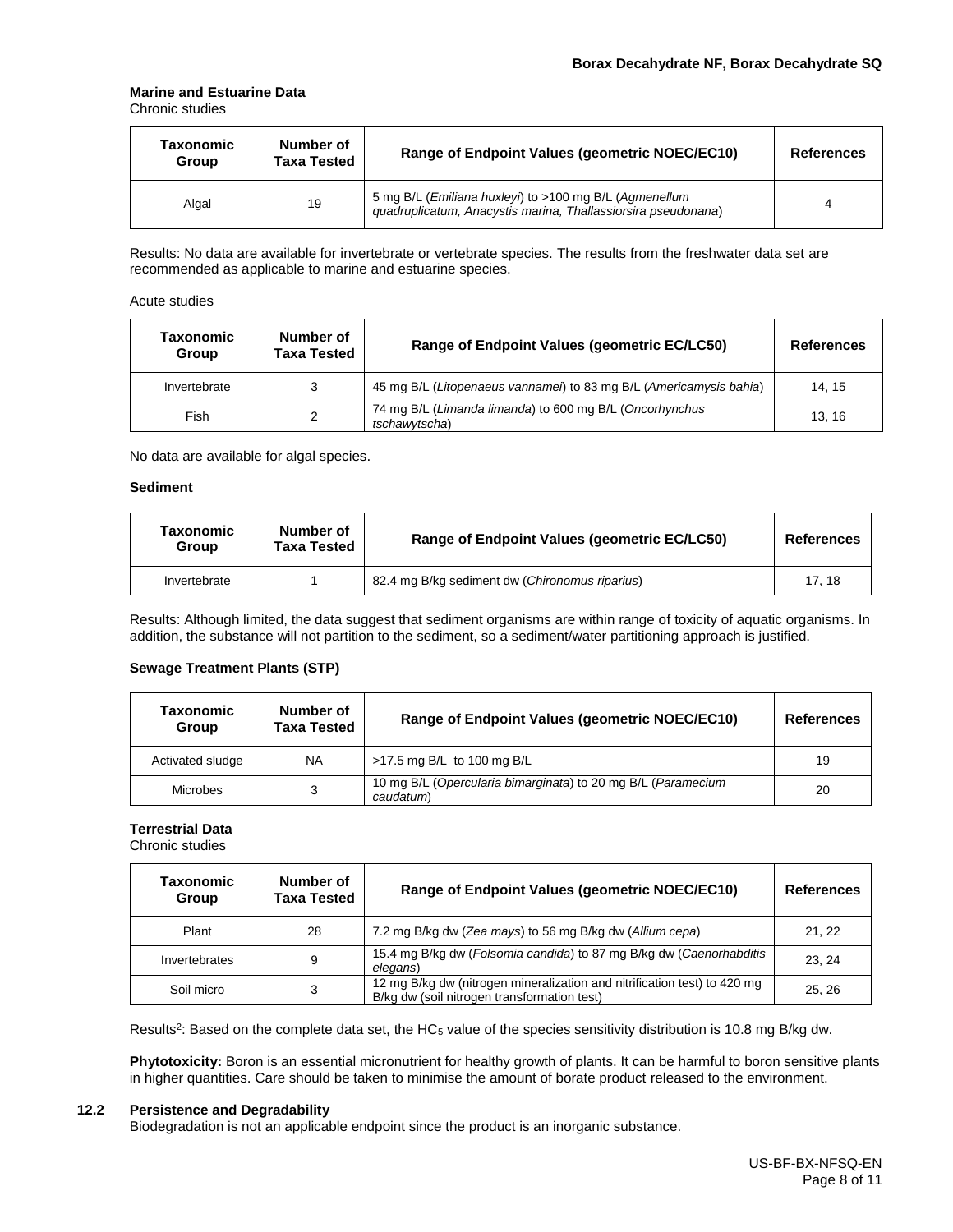Not Regulated Not Regulated Not Regulated Not Regulated Not Regulated Not Regulated

#### **12.3 Bioaccummulative potential**

This product will undergo hydrolysis in water to form undissociated boric acid. Boric acid will not biomagnify through the foodchain. Octanol/Water partition coefficient: Log P<sub>ow</sub> = -0.7570 @ 25°C (based on boric acid)<sup>27</sup>.

#### **12.4 Mobility in soil**

The product is soluble in water and is leachable through normal soil. Adsorption to soils or sediments is insignificant.

#### **12.5 Other adverse effects**

None

### **Section 13 Disposal considerations**

#### **13.1 Disposal methods**

Product packaging should be recycled where possible. Local authorities should be consulted about any specific local requirements

Such product should, if possible, be used for an appropriate application.

# **Section 14 Transport information**

**Transport Classification for Road (ADR/DOT/TDG) / Rail (RID); Inland waterways (ADN); Sea (IMDG); Air (ICAO/IATA)**

- **14.1 UN Number:**
- **14.2 UN Proper Shipping Name:**
- **14.3 Transport hazard class(es):**
- **14.4 Packing Group:**
- **14.5 Environmental Hazards (e.g. marine pollutant)**
- **14.6 Special precautions for user:**
- **14.7 Transport in bulk according to Annex II of Marpol 73/78 and the IBC code:** Not Regulated

# **Section 15 Regulatory information**

**15.1 Safety, health and environmental regulations/legislation specific for the substance or mixture**

**Clean Air Act (Montreal Protocol) - Substances that deplete the ozone layer:** Not manufactured with and does not contain any Class I or Class II ozone depleting substances.

**NPRI (Canada)**: Borax Decahydrate is not listed on the Canadian National Pollutant Release Inventory.

#### **Regulation (EC) No 689/2008 - Export and Import of Dangerous Chemicals**: Not listed.

**National Regulations:** Ensure all national/local regulations are observed.

**U.S. EPA RCRA:** This product is not listed as a hazardous waste under any sections of the Resource Conservation and Recovery Act (RCRA) or regulations (40 CFR 261 *et seq*).

**Superfund:** CERCLA/SARA. This product is not listed under CERCLA (Comprehensive Environmental Response Compensation and Liability Act) or its 1986 amendments, SARA (Superfund Amendments and Reauthorization Act), including substances listed under Section 313 of SARA, Toxic Chemicals, 42 USC 11023, 40 CFR 372.65, Section 302 of SARA, Extremely Hazardous Substances, 42 USC 11002, 40 CFR 355, or the CERCLA Hazardous Substances list, 42 USC 9604, 40 CFR 302.

**Safe Drinking Water Act (SDWA):** This product is not regulated under the SDWA, 42 USC 300g-1, 40 CFR 141 *et seq*. Consult state and local regulations for possible water quality advisories regarding boron compounds.

#### **Clean Water Act (CWA) (Federal Water Pollution Control Act):** 33 USC 1251 *et seq*.

- **a)** This product is not itself a discharge covered by any water quality criteria of Section 304 of the CWA, 33 USC 1314.
- **b)** It is not on the Section 307 List of Priority Pollutants, 33 USC 1317, 40 CFR 129.
- **c)** It is not on the Section 311 List of Hazardous Substances, 33 USC 1321, 40 CFR 116.

**IARC:** The International Agency for Research on Cancer (IARC) (a unit of the World Health Organization) does not list or categorize this product as a carcinogen.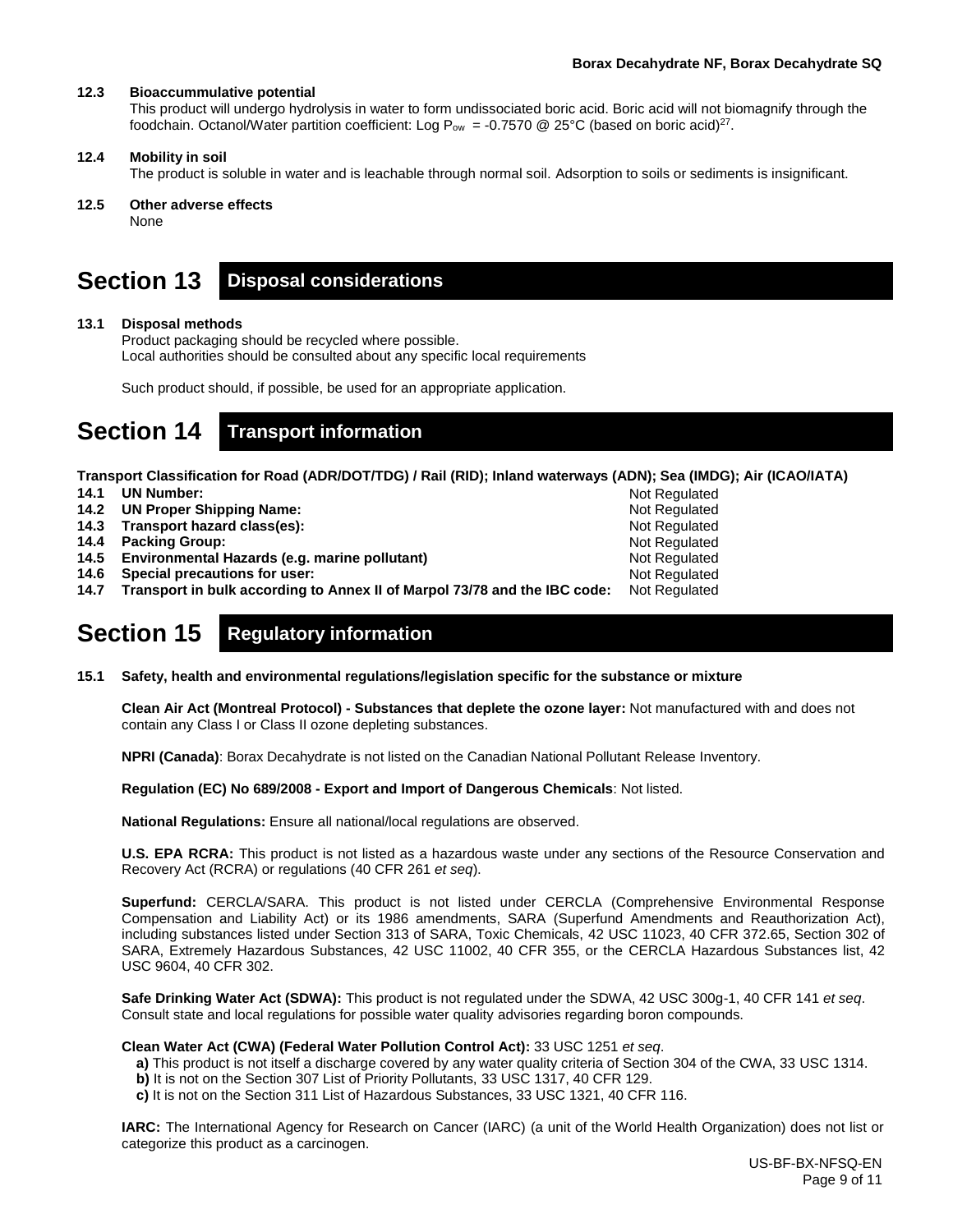**NTP Biennial Report on Carcinogens:** This product is not listed.

**OSHA carcinogen:** This product is not listed.

**California Proposition 65:** This product is not listed on the Proposition 65 list of carcinogens or reproductive toxicants.

**Chemical inventory listing:** The listing is sometimes under the Inventory number of the anhydrous form of this inorganic salt.

| <b>U.S. EPA TSCA Inventory:</b> | 1330-43-4 |
|---------------------------------|-----------|
| Canada DSL:                     | 1330-43-4 |
| <b>EINECS:</b>                  | 215-540-4 |
| <b>Australia AICS:</b>          | 1330-43-4 |
| <b>China IECSC:</b>             | 1330-43-4 |
| Japanese METI & ISHL:           | $(1)-69$  |
| <b>New Zealand NZIoC:</b>       | 1330-43-4 |
| <b>Philippines PICCS:</b>       | 1330-43-4 |
| <b>South Korea KECI:</b>        | KE-03483  |

# **Section 16 Other information**

#### **16.1 Date of revision:** March 2019

#### **16.2 Revision Details:**

Removed reference to GHS classification of industrial grade Borax Decahydrate products produced and packed in USA.

#### **16.3 References:**

- 1. Litovitz T L, Norman S A, Veltri J C, Annual Report of the American Association of Poison Control Centers Data Collection System. Am. J. Emerg. Med. (1986), 4, 427-458
- 2. Chemical Safety Report "Disodium Tetraborate, Anhydrous" December 2010, updated 2012 <http://apps.echa.europa.eu/registered/registered-sub.aspx#search>
- 3. Fernandez et al. (1984) Phyton (Buenos Aires) 44: 125-133.
- 4. Antia and Cheng (1975) J Fish Res Bd Can 32: 2487-2494.
- 5. Bergman, Bruchlos, Marks (1995) Tenside Surf Det 32: 229-237.
- 6. Wang (1986) Environ Poll (Ser B) 11: 1-14.
- 7. Gersich and Milazzo (1990) Arch. Environ. Contam. Toxicol. 19: 72-76.
- 8. Hooftman, van Dongelen-Sevenhuijsen and de Haan (2000). Unpublished report no. V99.1146 to Borax Europe Limited.
- 9. Dyer (2001) Chemosphere 44: 369-376.
- 10. Hansveit and Oldersma (2000) Unpublished report no: V99-157 to Borax Europe Limited.
- 11.Soucek, Dickinson, Major (2010) Unpublished report to REACH Consortium for Borates.
- 12. Maier and Knight (1991) Arch. Environ. Contam. Toxicol. 20, 282 287.
- 13. Hamilton and Buhl (1990) Arch. Environ. Contam. Toxicol. 19, 366-373.
- 14. Li, et al. (2007) Aquaculture 278, 175-178.
- 15.Pillard et al. (2002) Environ Toxicol Chem, 21, 2131-2137.
- 16.Taylor et al. (1985) Aquat Toxicol, 7, 135-144.
- 17.Gerke, A (2011a). Unpublished report to REACH Consortium for Borates.
- 18.Gerke, A (2011b). Unpublished report to REACH Consortium for Borates.
- 19. Hanstveit and Schoonmade (2000). Unpublished report no.: V99.156 to Borax Europe Limited.
- 20.Guhl (2000) SÖFW-Journal 126: 17-24.
- 21. Hosseini et al. (2007) J Plant Nutrition, 30, 773-781.
- 22.Aquaterra Environmental (1998) Unpublished report to Environment Canada, Environmental Technology Centre.
- 23.Becker-van Slooten, Campiche, Tarradellas (2003). Unpublished report to Environment Canada, Environmental Technology Centre.
- 24. Moser and Becker (2009) Unpublished report to REACH Consortium for Borates.
- 25.Van Laer, Salaets, Smolders (2010) Unpublished report to REACH Consortium for Borates.
- 26.Förster and Becker (2009) Unpublished report to REACH Consortium for Borates.
- 27. Cordia et al. (2003) Unpublished report no: PML 2002-C42r to Borax Europe, Ltd.

For general information on the toxicology of borates see ECETOC Technical Report No. 63 (1995); Patty's Toxicology, 6th Edition Vol. I, (2012) Chap. 23, 'Boron'. Culver, BD & Hubbard SA (1995) Inorganic Boron Health Effects in Humans: An Aid to Risk Assessment and Clinical Judgment. Trace Elements in Experimental Medicine 9(4):175-184.